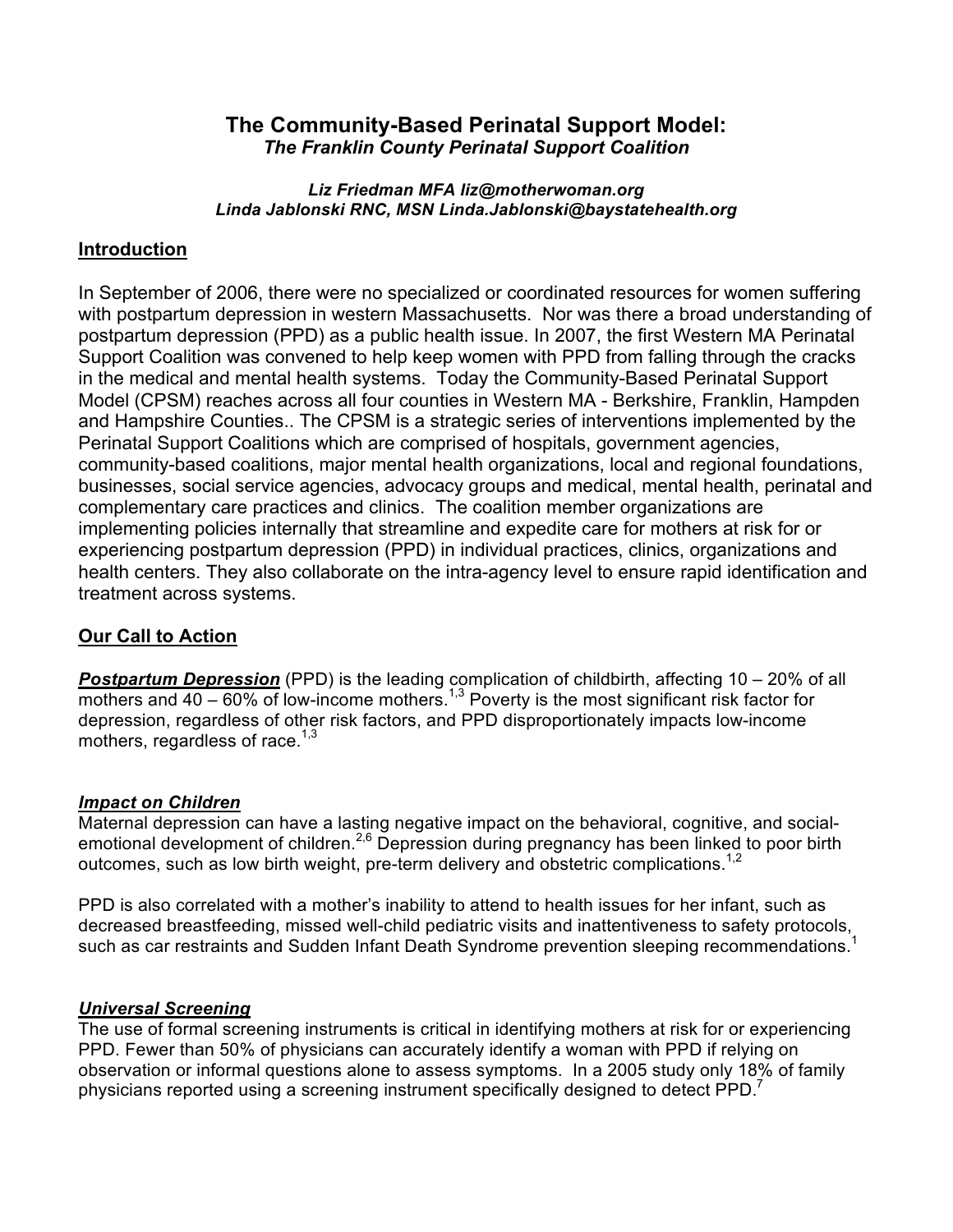## *Screening to Treatment*

Universal screening has been the primary pathway to treatment for PPD, having been legislated in several states as well as recommended by national medical associations. **Research shows that universal screening is effective in identifying women who are experiencing PPD, but NOT effective in impacting the number of women who actually receive treatment and care.4,5** While there are treatments which are evidence-based for PPD, mothers do not access them in numbers equal to the rates of women who are experiencing PPD. $5.7$  By implementing interventions systematically throughout a community and across systems of care, we can address the barriers to care and treatment thus enabling universal screening policies to connect women with evidencebased care and treatment.

# **Community-Based Perinatal Support Model (CPSM) Objective**

**To achieve optimal mental health outcomes for mothers and families by implementing a strategic system of interventions throughout a community and across systems of care (cross-sector and multi-disciplinary) that address barriers to care at the individual, provider, system and policy levels.**

# *CPSM Methodology*

Through the sequencing of strategic interventions (see diagram below) the CPSM follows a structured approach to addressing the critical public health crisis of PPD. The CPSM is implemented by the Perinatal Support Coalition's Leadership Team which systematically follows the CPSM Stages of Development to promote public will to address the issue and awareness, encourage provider commitment and understanding, and shift the responsibility for addressing PPD off individual providers and/or women and instead on the public health system, where it rightfully belongs.

# **CPSM Interventions**

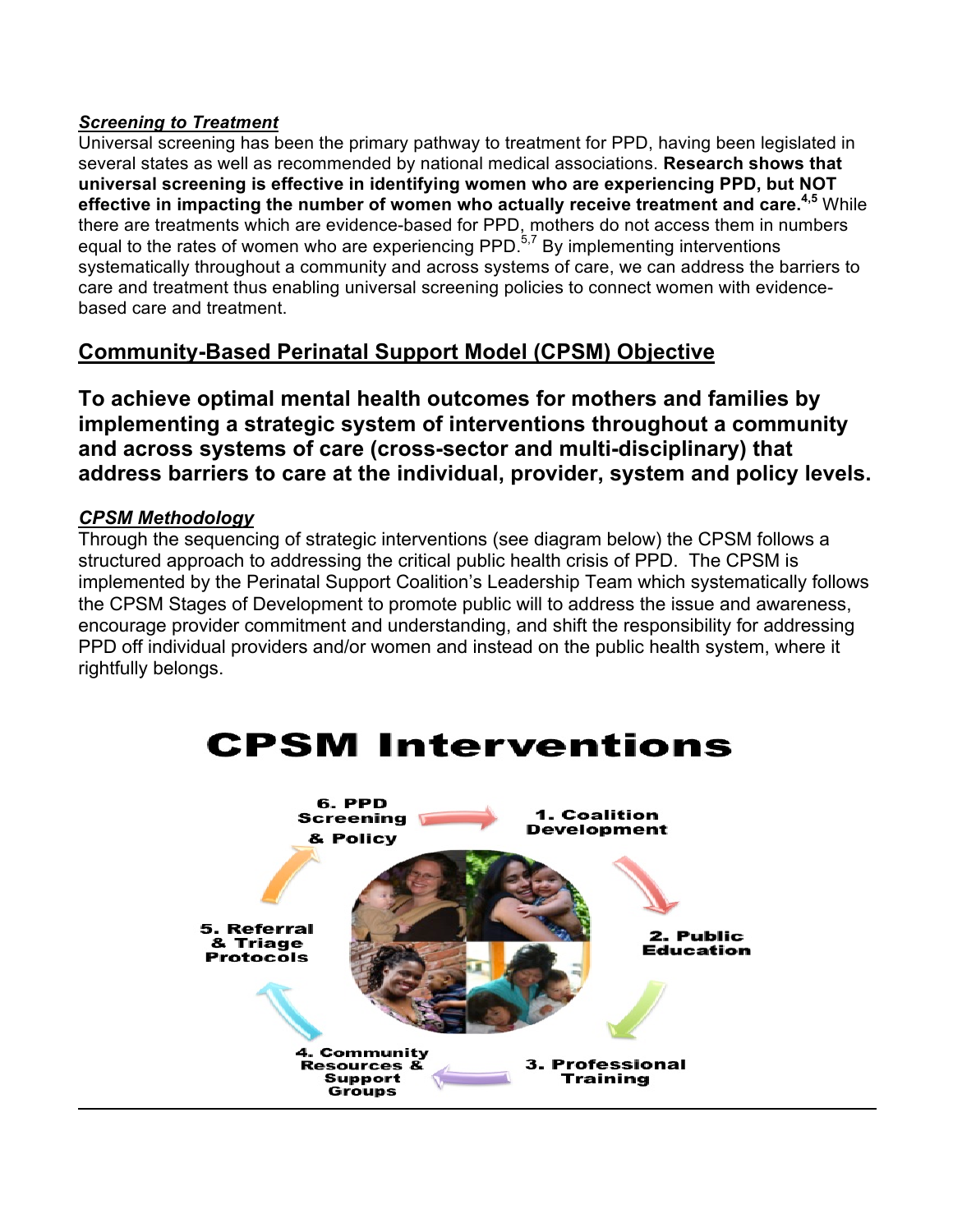# *CPSM Stages of Development*

# *Engagement*

- 1. Understand the community
	- a. Research demographics: birth rates, poverty rates, single mothers, teen mothers, # of mothers at risk for PPD, etc.
- 2. Build the case
	- a. Reframe the issue of PPD as a public health imperative
	- b. Define and link PPD-related health issues from multiple perspectives in order to unify different perspectives (domestic violence, school readiness, developmental delay and mental health outcomes of children, child abuse, low infant birth weight and mortality, etc.)
- 3. Develop and partner with pre-existing Leadership Teams: coalitions, task forces, commissions
	- a. Identify stakeholders and community partners
	- b. Ensure representation across disciplines: OB/Gyn/Midwifery, Pediatric, Hospital, Mental Health, Social Services, Public Assistance, Advocacy Organizations

# *Action*

- 1. Perform assessments of community needs and organizations' practices/policies a. Define baseline: existing protocols, policies and practice
- 2. Develop community goals within the framework of the CPSM Interventions
- 3. Design and implement action plans

# *Refinement*

- 1. Evaluate process
- 2. Evaluate outcomes: development of policies, protocols and practice implementation
- 3. Identify next steps

# **FRANKLIN COUNTY: a case study**

In September 2009, organizations across Franklin County formed the Franklin County Perinatal Support Coalition with the goal of addressing the public health challenges of perinatal emotional complications by creating a comprehensive screening and referral program PPD.

# **Our Community – Franklin County**

- Population 71,372
- Birth rate: 500 births per year
- Poverty level: 50 % Medicaid population
- Ethnicity & race: 91% White, 5% Hispanic
- Teen birth rate: 7 %
- Single mothers: 50%
- Education: 8% < 12th grade
- Estimated % of PPD:  $10 25\% = 50 125$
- Impact of poverty on % of PPD: 50% up to 250

(DPH Public Statistics from birth data)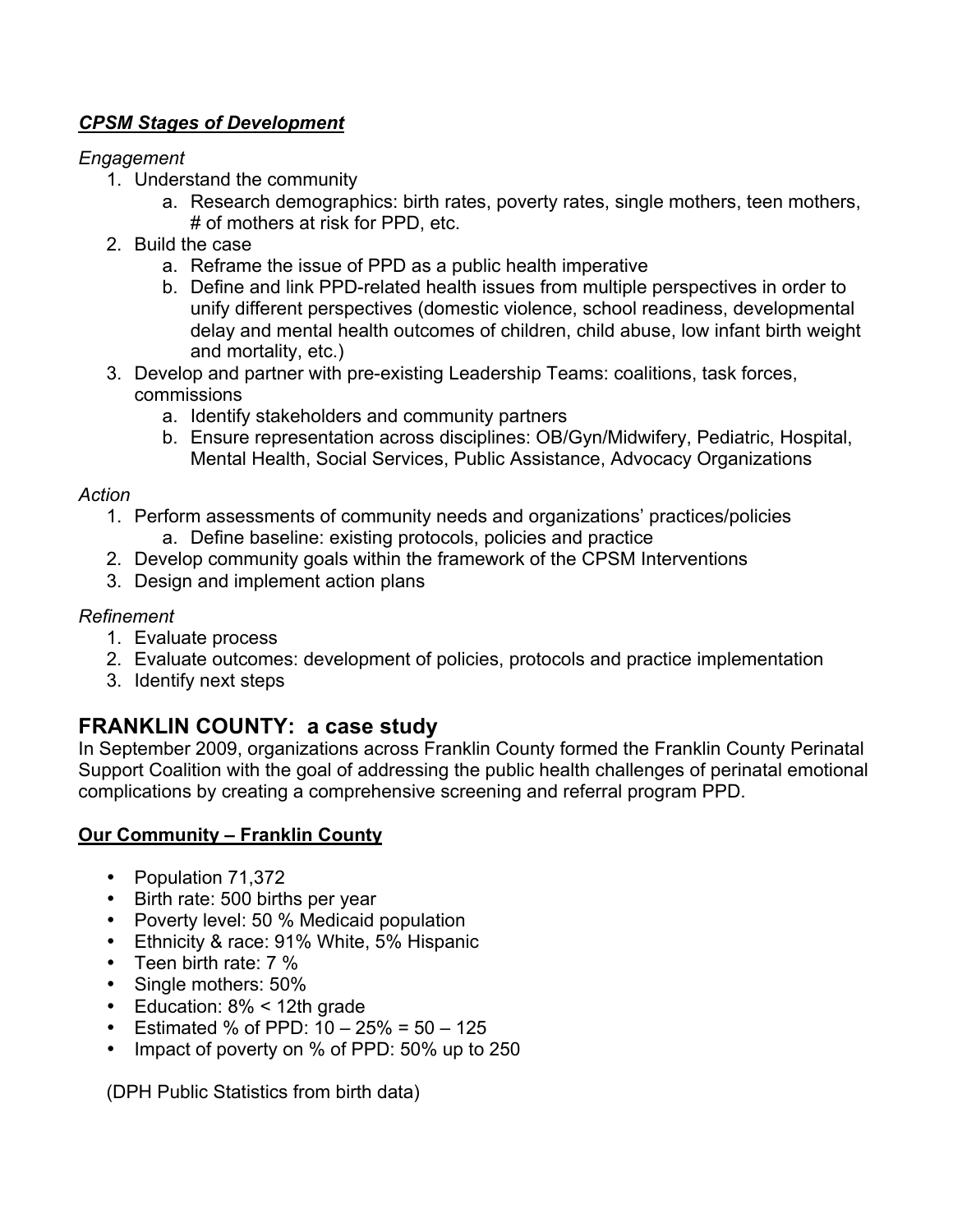# **Our Members**:

The coalition includes representatives from the community hospital including staff nurses, nurse managers and social workers, medical providers including Obstetricians, Midwifery, Pediatric; all mental health organizations, early intervention, Healthy Families, WIC, DCF, businesses, advocacy organizations, domestic violence organizations and mother-advocates.

# **Accomplishments: 2009 – 2013**

*Our Community was transformed in three years*

|                                                                                          | Franklin County in 2009                                   | Franklin County in 2013                                                                                                                                                                                                                                                                             |
|------------------------------------------------------------------------------------------|-----------------------------------------------------------|-----------------------------------------------------------------------------------------------------------------------------------------------------------------------------------------------------------------------------------------------------------------------------------------------------|
| Coalition<br>Development:<br>leadership team,<br>backbone<br>organizations,<br>champions | Some isolated individuals<br>thinking about these issues. | Thriving coalition representing over 13<br>key organizations, practices and the<br>county hospital. Motivated, effective<br>leadership team with dedicated, paid<br>time, commitment to address coalition<br>activities and with the ability to implement<br>policies in home organizations.        |
| <b>Public Education</b>                                                                  | <b>NONE</b>                                               | Media presence, material development,<br>distribution of materials at hospital, family<br>center, mental health centers, medical<br>offices.                                                                                                                                                        |
| <b>Professional Training</b>                                                             | <b>NONE</b>                                               | 8 trainings for over 200 providers<br>including crisis, mental health, OB/GYN,<br>nurses, psychiatry, pediatric, family<br>practice                                                                                                                                                                 |
| Community<br>Resources and<br><b>Support Groups</b>                                      | <b>NONE</b>                                               | Support group for mothers with PPD,<br>Mother to Mother Support Program,<br>Resource and Referral Guide,<br>Co-location of mental health services                                                                                                                                                   |
| Referral and Triage<br>Protocols                                                         | <b>NO</b>                                                 | Site-specific triage protocols,<br>Development of pathways within<br>practices for screening and referral                                                                                                                                                                                           |
| PPD Screening and<br>Policy                                                              | <b>NONE</b>                                               | 100% Universal screening at prenatal<br>visits<br>100 % Universal screening at postpartum<br>hospital<br>90+% Universal screening at pediatric<br>visits during 1 <sup>st</sup> year of a child's life,<br>Comprehensive continuity of care<br>between OB, hospital, pediatric and<br>mental health |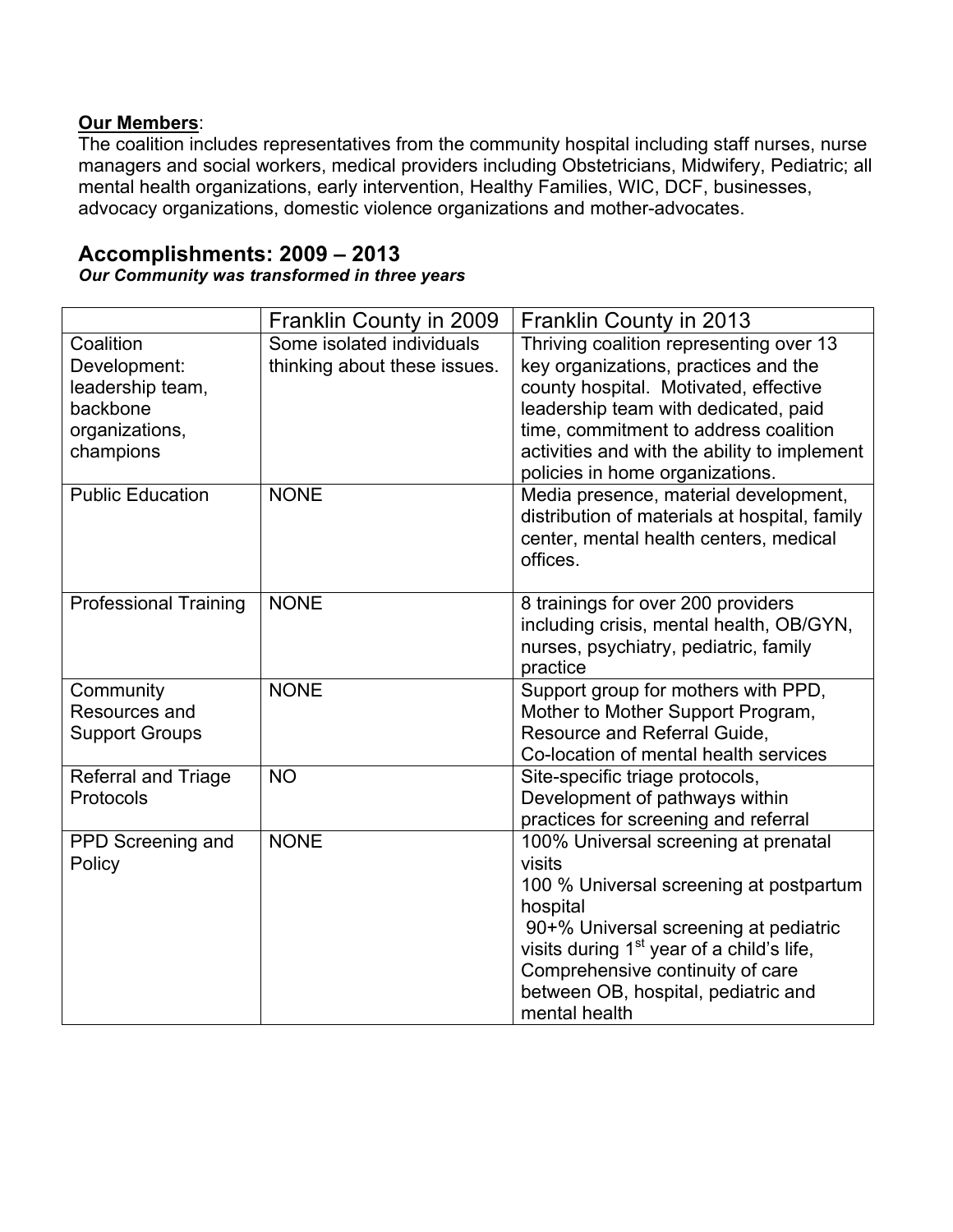- **Women are screened with a validated screening tool twice in pregnancy and through the first year postpartum by OB's, CNM's, RN's and pediatricians.**
- **Providers report greater confidence in screening, counseling, referring and treating women.**
- **Women report greater ease in accessing referrals and resources, reduced stigma and shame about seeking help for PEC, and greater confidence in pursuing the care and treatment that works best for them.**

#### **Next Steps**

- 1. Process Evaluation: Will be completed in December 2013.
- 2. Program Evaluation: Will be conducted in 2014-15.
- 3. Replication: Development of the manual is underway and will be completed in 2014.
- 4. Application for initial evidence-based practice status from Association of Maternal and Child Health Programs (AMCHP): Underway and will be completed in 2013.
- 5. Franklin County Coalition is currently applying the same model of intervention to address other perinatal public health issues such as Intimate Partner Violence and Substance Abuse.

## **References**

1 Chung E.K. et.al. Maternal Depressive Symptoms and Infant Health Practices Among Low-Income Women, Pediatrics, 2004.

2 Deave T. Heron J. Evans J. Emond A. The Impact of Maternal Depression in Pregnancy on Early Child Development. British Journal of Obstetrics and Gynecology, 2008.

3 Gavin, N.I., et al., Perinatal depression: a systematic review of prevalence and incidence. Obstet Gynecol, 2005. 106(5 Pt1) 1071-83.

4 Gjerdingen, D. & Yawn, B. Postpartum depression screening; Importance, methods, barriers and recommendations for practice. Journal of American Board of Family Medicine, 2007. 3(20) 280-88.

5 Kozhimannil, K. B. et al., New Jersey's efforts to improve postpartum depression care did not change treatment patterns for women on Medicaid. Health Aff (Millwood) 2011. 30(2) 293-301.

6 Paulson, J.F., H.A. Keefe, and J. A. Leiferman, Early parental depression and child language development. Journal of Child Psychology and Psychiatry and Allied Disciplines, 2009. 50(3) 254-62.

7 Seehusen, D., BALDWIN, l, Rundle, G., & Clark, G. Are family physicians appropriately screening for postpartum depression? Journal of the American Board of Family Medicine, 2005. 18(2), 104-112.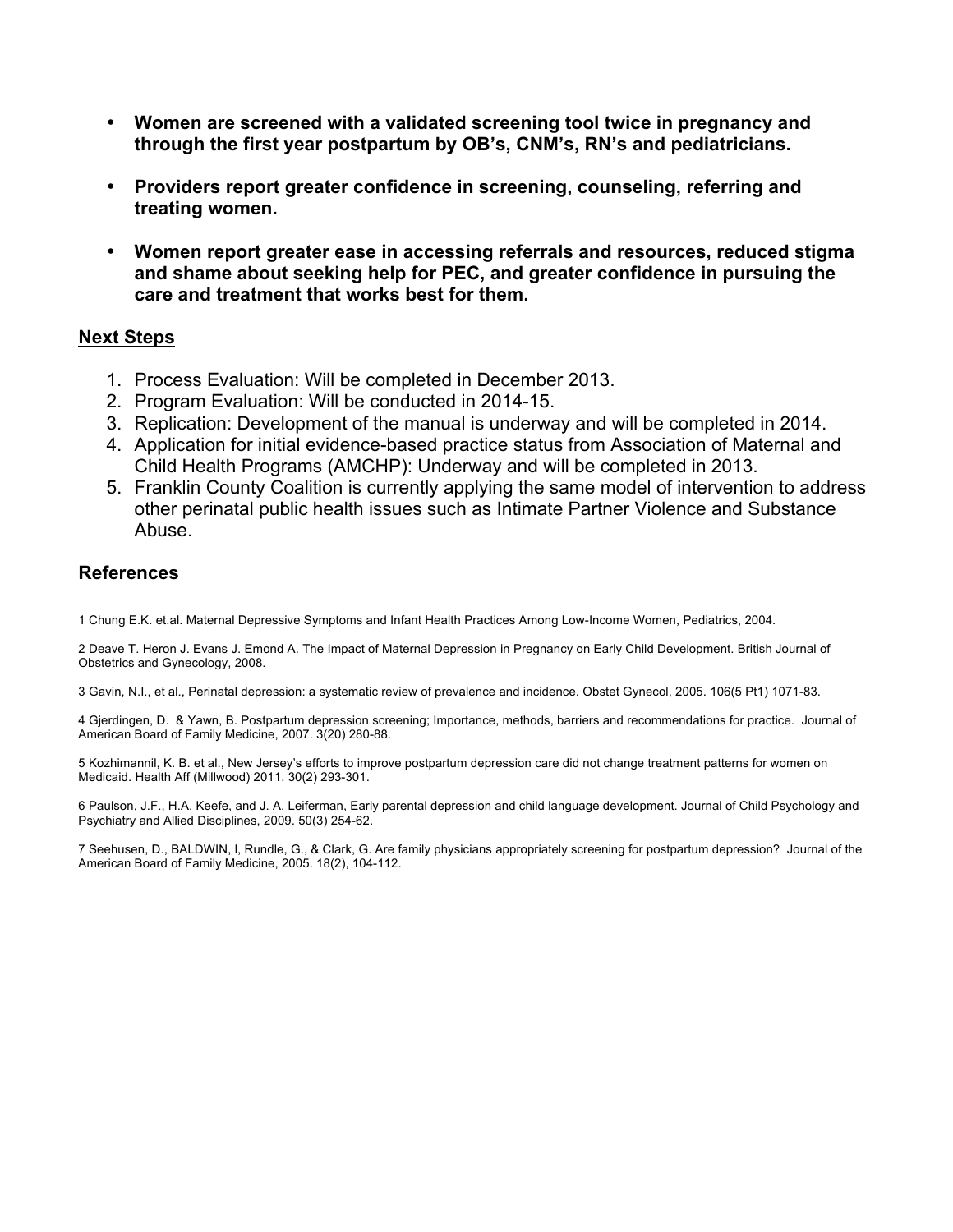# RESOURCE & REFERRAL GUIDE experience **FRANKLIN COUNTY**

# **Help for the emotional experience of pregnancy and the postpartum period**

*Many women have lots of feelings during pregnancy and the year after a baby is born. Being a mother is a hard job. Having support and help can make things go better. All mothers and new families deserve lots of help. You do too! Call Crisis Services (see below) or visit the emergency room if you are in an urgent situation. It's a good time to call Crisis Services if you are afraid to be alone or are concerned about your safety or the safety of your child(ren).*

**The following care providers specialize in postpartum care. This is not an exhaustive list of providers nor an endorsement of any particular provider. When seeking support we recommend that you consult your primary care physician, obstetrician/midwife and/or pediatrician.**

# **SUPPORT GROUPS**

*Motherhood can be surprising in many ways. Come meet other mothers and talk about being a mom. Most groups do not meet during public school vacations and on snow days. For the most up-to-date information, visit motherwoman.org. MWTF = MotherWoman Trained Facilitators*

#### **Circle of Moms: We Are All In This Together**

For mothers of infants to feel heard and supported. Free childcare, snacks, transportation support. Fridays 10am-12pm at the Community Action Family Center, 90 Federal Street, Greenfield. Contact Mareike at (413) 774-1000 ext. 2048 mmuszynski@ csoinc.org or Healthy Families at (413) 475-1566 *MWTF.*

#### **MotherWoman Postpartum Group: This Is Harder Than I Thought**

For women experiencing a challenging postpartum time. Expectant mothers welcome. Tuesdays, 10:15am–12:15am. Vernon Street Building, Vernon St, Northampton. Free childcare, snacks. Contact Annette Cycon at (413) 253- 8990. www.motherwoman.org *MWTF.*

#### **Mothers of Color Awareness Initiative (MOCAI)**

**MOCAI's Women's Circle** Contact Bessie Jones at (413) 570- 0374 or mocacigroup@gmail.com www.mocai.org *MWTF.*

#### **MotherWoman Group: Getting Real About Motherhood**

Community, diversity, self-discovery. Share laughter and tears. Expectant mothers welcome. Wednesdays, 9:45– 11:15am, Amherst Family Center. Free childcare. Contact Annette Cycon at (413) 253-8990.

www.motherwoman.org *MWTF.*

#### **Breastfeeding Support Group**

Wednesdays, 11am-12pm at Franklin Medical Center, Greenfield. (413) 773-8557

#### **Partners' Support Group**

For the non-birthing partner to explore issues relating to parenting. Facilitated by experienced parents/ partners. 4th Monday 7:00-9:00pm, Cooley Dickinson Center for Midwifery Care, Northampton. Contact Kate Bohne (413) 687-5817 Katherine\_Bohne@cooley-dickinson. org

#### **Empty Arms Support Group**

For parents grieving infant and pregnancy loss. 4th Wednesday at 7pm, Conference Room D, Cooley Dickinson Hospital. Contact Carol McMurrich (413) 529-1610 carolmcmurrich@comcast.net *MWTF*

# **ONLINE SUPPORT**

*There are many resources online for mothers. This is a wonderful way to get support when you can't leave the house, in the middle of the night, or for those of us who would rather have online contact.*

#### **Postpartum Support International www.postpartum.net**

Information for mothers, family and professionals. There is a PSI weekly Phone Chat with an expert.

#### **Postpartum Progress postpartumprogress. typepad.com**

The most widely-read blog in the United States on postpartum depression, postpartum OCD, antepartum depression, postpartum PTSD and postpartum psychosis.

#### **Online PPD Support Group www.ppdsupportpage.com** PPD Support Group plus forums on different topics, information and resources.

# **AT HOME SUPPORT**

*In the days and months after a baby is born, all mothers need help and support. It's okay to ask for help from family, friends and your community. It's okay to ask for more help.*

#### **Green River Doula Network www.greenriverdoulas.org**

A postpartum doula provides services and support in the home to help facilitate a warm and nurturing experience for the entire family.

#### **It Takes a Village itavillage.info**

The Village is a free-of-charge community service that matches families with a volunteer who visits the family home to provide support on a weekly basis.

# **PHONE SUPPORT**

*Call someone when you need support at home. The people at these numbers can listen to you on the phone, as well as refer you to other resources.*

#### **PPDMoms Hotline (800) PPDMOMS or (800) 773-6667**

Available support 24 hours a day, 7 days a week. For moms and their loved ones. Support, information and referrals.

#### **Parental Stress Line (800) 632-8188**

A statewide warmline that is available 24 hours a day, 7 days a week; staffed by trained volunteer counselors who are sympathetic and non-judgmental.

#### **Postpartum Support International of Massachusetts Warmline (866) 472-1897**

Confidential information, support and listings of local resources. Leave a message and a volunteer will get back to you within 24 hours.

# **CRISIS SERVICES**

*Call if you are in crisis and need immediate support and assistance. It's a good time to call Crisis Services if you have not slept in over 48 hours, are afraid to be alone or are concerned about your safety or the safety of your child(ren).* 

*Crisis Services offers 24 hour psychiatric assessment. They accept all insurances and uninsured patients. Crisis evaluations take place in your home or in the community.*

#### **Franklin County Crisis Services**

Franklin County: (413) 774-5411, (800) 562-0112 MotherWoman trained staff available.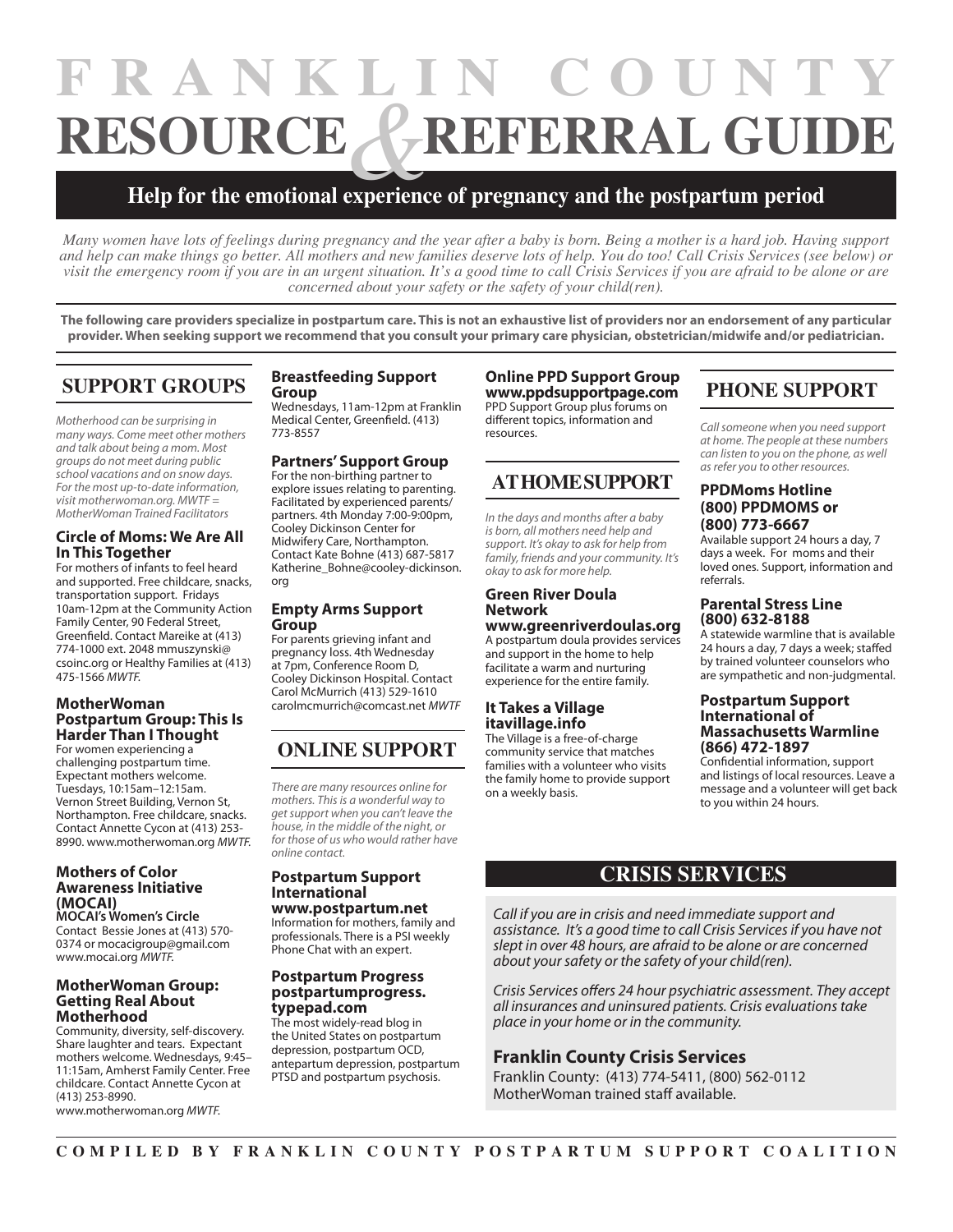# **SOCIAL OPPORTUNITIES**

 *Take care of yourself by connecting with other people. Get out of the house several times a week. Go to a group and meet new people.*

#### **Franklin County Family Network/Family Center & Community Action**

Playgroups, literacy programs, parenting education. For services contact Program Coordinator Francia Wisneski, M.Ed, 90 Federal Street, Greenfield. (413) 475-1553 www.communityaction.us

#### **Parenting Resource Directory**

**www.parentingdirectory.org** An extensive community resource guide for families; online and at libraries and other locations. Information on Family Centers, Housing, Medical and Food assistance, and social activities.

# **RESOURCES FOR YOUNG MOTHERS**

*Being a young mother can be challenging and stressful. There are resources available for you.*

#### **Franklin Healthy Families at Community Action**

A home visiting program for first time parents under the age of 21. Contact Community Action: (413) 774-2318

# **SELECTED LITERATURE**

*For Mothers and others who care*

**A Daughter's Touch: A Journey of a Mother Trying to Come to Terms with Postpartum Depression**  by Sylvia Lasalandra

**Down Came the Rain: My Journey Through Postpartum Depression** by Brooke Shields

**The Mother-to-Mother Postpartum Depression Support Book** by Sandra Poulin

## **Pregnant on Prozac**

Shoshana Bennett, Ph.D Safety regarding medication and alternative treatments in pregnancy for depression, anxiety, bipolar disorder and other mood issues are thoroughly discussed.

#### **This Isn't What I Expected: Overcoming Postpartum Depression**

by Karen Kleiman & Valerie Raskin

# **COUNSELING AND THERAPY**

*How do I know if I need therapy? Being a mother is a tough job. It's OK to ask for help. Ask questions and share your concerns.* 

#### **Clinical & Support Options Outpatient Mental Health Clinic**

Greenfield: Contact Clinical Director Amy Olson, LMHC for referral to MotherWoman trained counselors at (413) 774-1000

# **Community Health Center**

**of Franklin County** Mother/baby dyad services. Contact: Meme English Turners Falls: (413) 772-3784

#### **ServiceNet Outpatient Mental Health Clinic**

Contact Christina Neiman Greenfield: (413) 772-2935

#### **Fran Fassler, LICSW**

Valley Medical Group, Greenfield: (413) 773-3310

#### **NELCWIT (New England Learning Center for Women in Transition)**

Free and Confidential services for victims and survivors of domestic and sexual violence. For Services in Greenfield & Orange call (413) 772- 0806 or (888) 249-0806.

#### **Laura Morrissette, LMHC**

MA Licensed Psychotherapist Compassionate Holistic Counseling MotherWoman Trained Counselor Speaks khmer, Outreach Available Greenfield and Amherst: (413) 772- 6900

#### **Sara Steingiser, PhD**

Montague Psychological Associates, Montague: (413) 774- 2981

# **AREA MEDICATION PRESCRIBERS**

*How do I know if I need medication or if it's the right thing for me? Share your experience and history. Ask questions and share your concerns.*

#### **Clinical & Support Options Outpatient Mental Health Clinic**

Greenfield: Clinical Director Amy Olson, LMHC at (413) 774-1000

# **WHAT TO ASK WHEN YOU CALL**

*For most providers, you will leave a message. If you don't get a response within 24 hours, call back or try another provider. For urgent care, see "Crisis Services" on page one.*

- Do you accept my insurance? (private, MassHealth, Commonwealth Care)
- What special experience or training do you have in postpartum emotional issues?
- • Do you speak my language? (e.g. Spanish)
- Are you available in emergencies?
- What are your hours? Your address? Parking? Bus stop?
- How soon can I get an appointment?
- Are you able to prescribe medication if needed?

#### **Michelle Kaskey, APRN, BC** Northampton: (413) 586-3319

**Leslie Fishbein, MD** Berkshire Medical Center

Pittsfield: (413) 447-2216

## **ALTERNATIVE THERAPY**

*Many types of therapies can be supportive and helpful during this period. The following people specialize in women's care*

# **Megan Bathory-Peeler**

**CMT, CST, CMRP, SEP, PBAT** Craniosacral & Attachment Therapy Greenfield: (413) 772-0078 dancinghands@verizon.net

#### **Kristen Bernard RN, CT**

Midwife & Craniosacral work Cradle: (413) 341-5282

**Sam's Gentle Hands**

Perinatal Massage Greenfield: (413) 774-7365

#### **Linda Romano (C/L) MT, BSW** Holistic Practitioner. Massage and

Holistic Services. Leyden: (413) 624-3334

#### **Janet Masucci**

Integrated Acupressure Professional Gill: (413) 863-8694 or www.JMheartwell.com

### **SELECTED LITERATURE FOR PARTNERS**

*How do I help my loved one get through this difficult time? How do I get through it too? Learn more, ask questions and contact any of the resources above. While these books are geared towards fathers, they would be appropriate for all parenting partners and family members.*

**She's Had a Baby and Now I'm Having a Meltdown: What Every New Father Needs to Know About Marriage, Sex & Diapers** 

by James Douglas Barron

**Postpartum Husband: Practical Solutions for Living with Postpartum Depression**  by Karen Kleinman, MSW

**FRANKLIN COUNTY POSTPARTUM SUPPORT COALITION** MELINDA WILLIAMS, C/O CLINICAL SUPPORT OPTIONS, 1 ARCH PL., GREENFIELD MA 01301 (413)774-1000 x2065 MWILLIAMS@CSOINC.ORG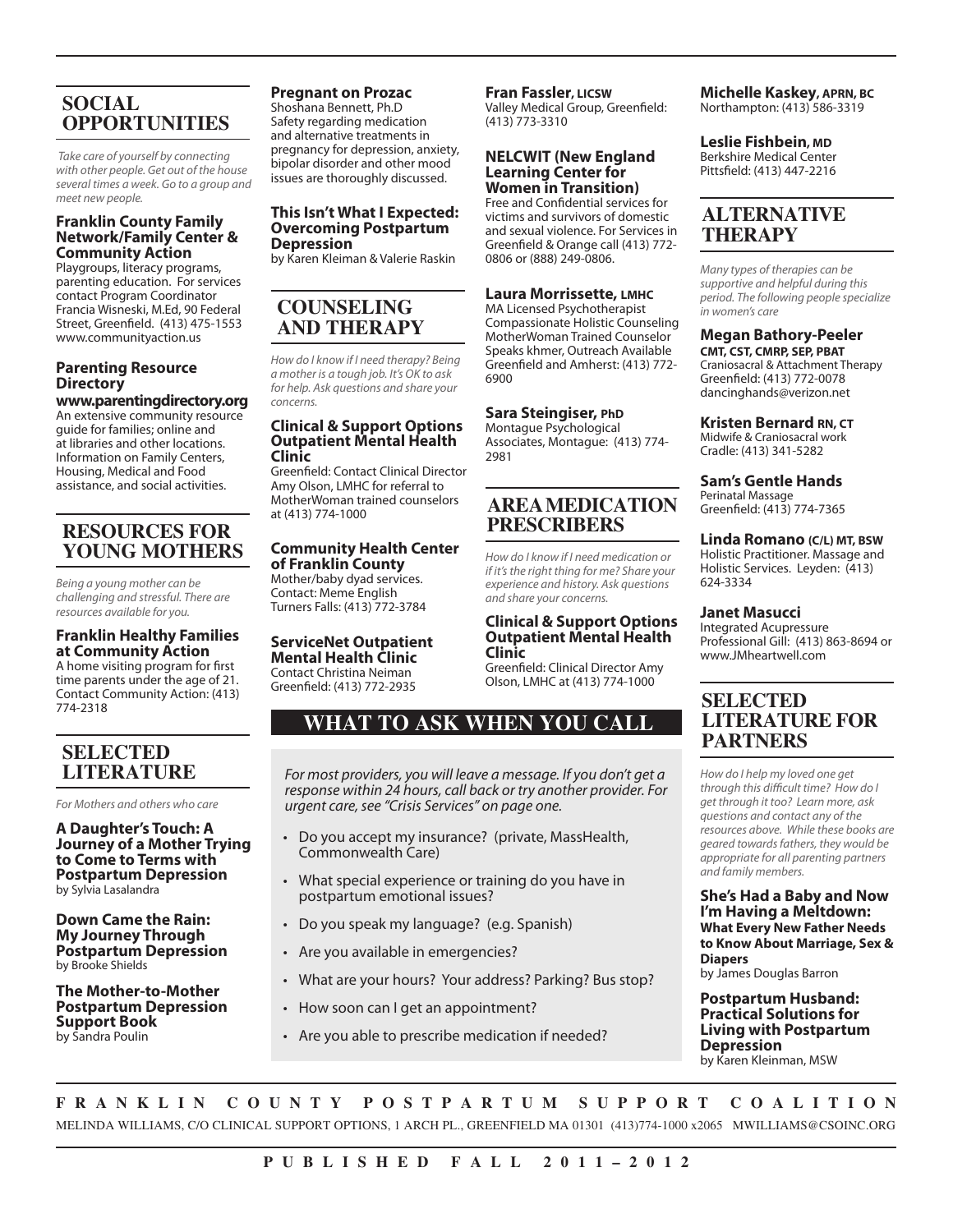*Coalition partners include:* Baystate Franklin Medical Center Clinical and Support Options, Inc. Pioneer Women's Health MotherWoman Community Action! Center for Human Development Greenfield Pediatrics NELCWIT It Takes a Village Green River Doula Network ServiceNet Community Health Center Valley Medical Group

#### *Western Massachusetts Perinatal Support Coalitions*

Franklin County Coalition is part of the Western MA Perinatal Support Coalition Network. These regional coalitions each implement the Community-Based Perinatal Support Model (CPSM) in partnership with MotherWoman. The goal of the CPSM is to address the public health challenges of perinatal emotional complications like postpartum depression and anxiety through coordinated efforts across multi-disciplinary approaches to care. Through a sequencing of the following interventions - public education, professional training, resource and triage protocols, support groups and universal screening - the CPSM allows communities to meet the challenge of addressing the critical public health crisis of perinatal mood disorders. Each coalition does this through coordinated community-wide protocols and interventions. The MA PPD Commission, which is a governor-appointed commission mandated in the Postpartum Depression Law of 2010, is investigating this model further and is interested in replicating it state-wide. For more information contact liz@motherwoman.org.

# **Mission**

We are a community based multi-disciplinary coalition who joined together in November, 2009 to create a comprehensive safety net for all mothers during the perinatal time, in order to support optimal perinatal emotional health. **i**

# **Postpartum Depression (PPD) is the leading complication of**

**childbirth** impacting 10–20% of mothers (Gaynes B.N., Kessler R.C., Robins L., Burke K.C.) and 40–60% of low income mothers (Kahn R.S., Siefert K.). Risk factors for PPD include prior mental illness, trauma, infant or mother's illness, and lack of social and family support. (Isaacs, M.) Poverty is the most powerful indicator of depression regardless of other risk factors and PPD disproportionately impacts low-income mothers regardless of class and race. (Isaacs M., Belle D., Hobfoll S.E., Richardson P.)

# **6 goals set and accomplished over the last 2 years:**

- 1. Established a local weekly free support group run by MotherWoman trained facilitators; free childcare provided
- 2. Developed a Resource and Referral Guide
- 3. Developed and implemented a comprehensive screening program to include prenatal through the first year postpartum.
- 4. Developed triage protocols
- 5. Offered ongoing professional training for all providers in Franklin County
- 6. Established same day access and urgent psychiatry appointments for women with perinatal emotional complications at CSO's Outpatient Clinic

# **Training Provided**

Over 200 professionals have attended trainings provided or hosted by the coalition, including trainings on the Edinburgh PPD Screening Tool, a three hour overview of postpartum emotional complications, and Dr. Deligiannidis' initial training in October, 2011: "Antidepressant Pharmacotherapy during Pregnancy and Postpartum." All staff at CSO's Crisis Services attended a two-part, on-site training by MotherWoman.

# **PPD impacts the entire community; therefore the most effective, comprehensive approach should be to involve the entire community in the solution.**

The Franklin County Perinatal Support Coalition meets on the fourth Thursday of each month, from 9-10:30AM, at The Birthplace at Baystate Franklin Medical Center. For more information, please contact Linda Jablosnki, RN MSN, Assistant Nurse Manager, at 773-2001